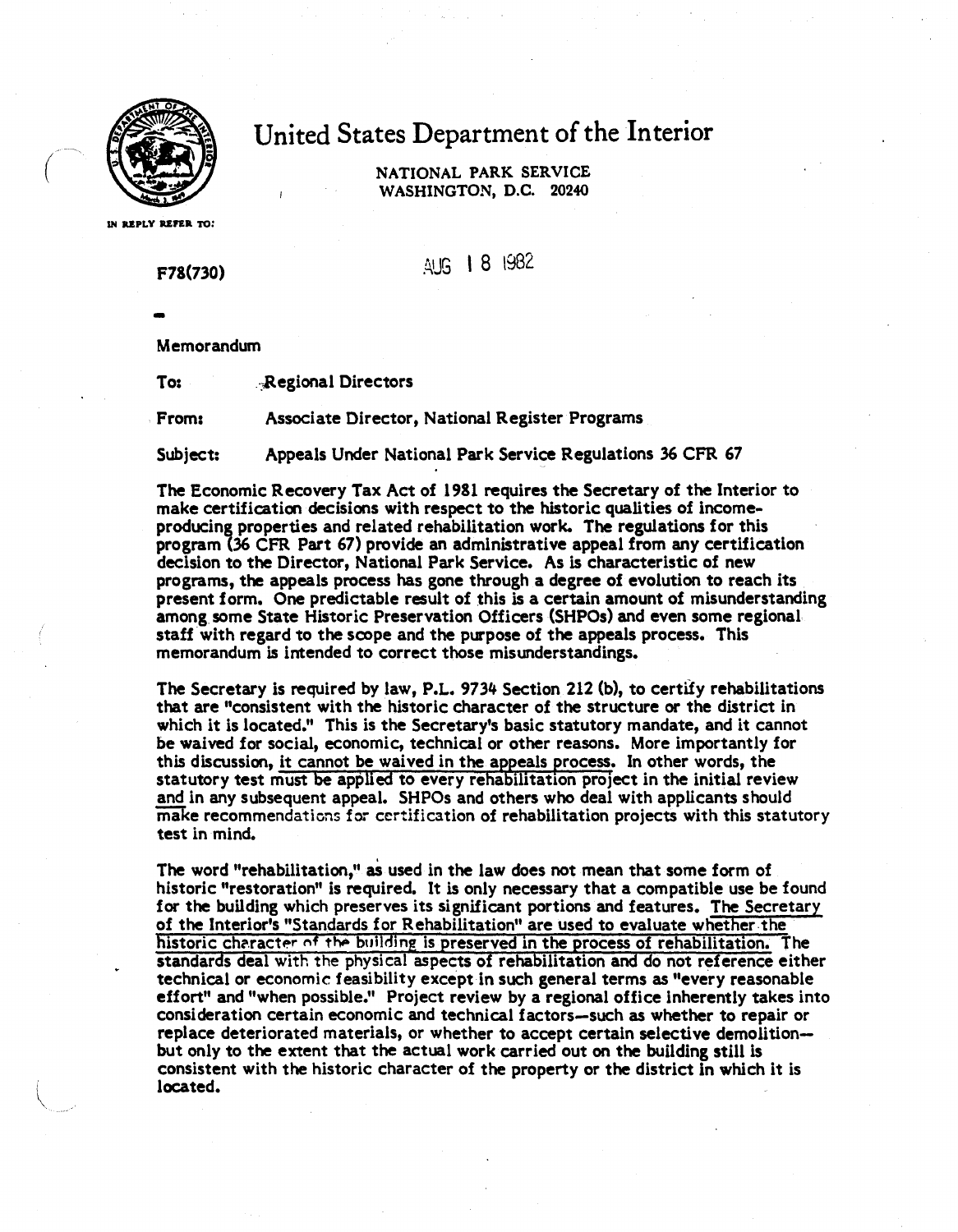## Regional Directors page 2

 $\setminus$ 

The certification of rehabilitation work for tax benefits ls inherently different from other historic preservation decisions, particularly those related to compliance with Section 106 procedures. The Section 106 process is intended to produce a comment by the Advisory Council on Historic Preservation. There are no legal restrictions on -the comment-it can and sometimes does result in significant losses to historic properties, even total demolition. Tax Act review, however, produces a certification attesting that the historic character of the property has been preserved. In the final analysis therefore, the preservation of historic character takes precedence over social, economic, technical or other factors.

The Standards may not be construed to be more stringent than the law itself and indeed **were** framed to include an essential degree of flexibility. Rehabilitation certification, however, has a substantial impact on the Federal Treasury. For this reason, it is incumbent upon regions to certify only that rehabilitation work which meets the Secretary's "Standards for Rehabilitation." I strongly encourage you to be prudent in your review, continuing to confer with Washington on all projects that could have important policy consequences for the national program.

Although appeals produce useful management by-products, such as drawing attention to areas where technical information or policy guidance may be needed, their basic purpose is to review the initial decision which applied the Standards to the rehabilitation proposal. The appeal decision, just as the initial decision, must turn upon whether the rehabilitation work is consistent with the historic character of the property.

The history of the appeals process may have caused confusion on this issue. In past instances, in fairness to the owner, projects have been approved on appeal because they were substantially underway or completed prior to the publication of the "Standards for Rehabilitation." The Solicitor's office has advised us that such factors may no longer be the basis for overturning a decision on appeal.

Further, a widespread impression exists that "mitigating factors," such as technical or economic feasibility can be the basis for overturning denials of certification on appeal. This needs clarification. For example, while at the appeal level it may be determined that the damage from inappropriate physical treatments can, in part, be rectified by corrective measures, mitigating factors can be considered only insofar as the overall project is consistent with the historic character of the property. Obviously, there **will be few cases** where economic or technical factors will be the basis for overturning denials of certification.

It is important for all to understand that we have no latitude to make certification decisions outside requirements of law. While errors in professional judgment, substantial procedural error, and technical and economic feasibility are all valid considerations in the appeal process, every rehabilitation certified by the